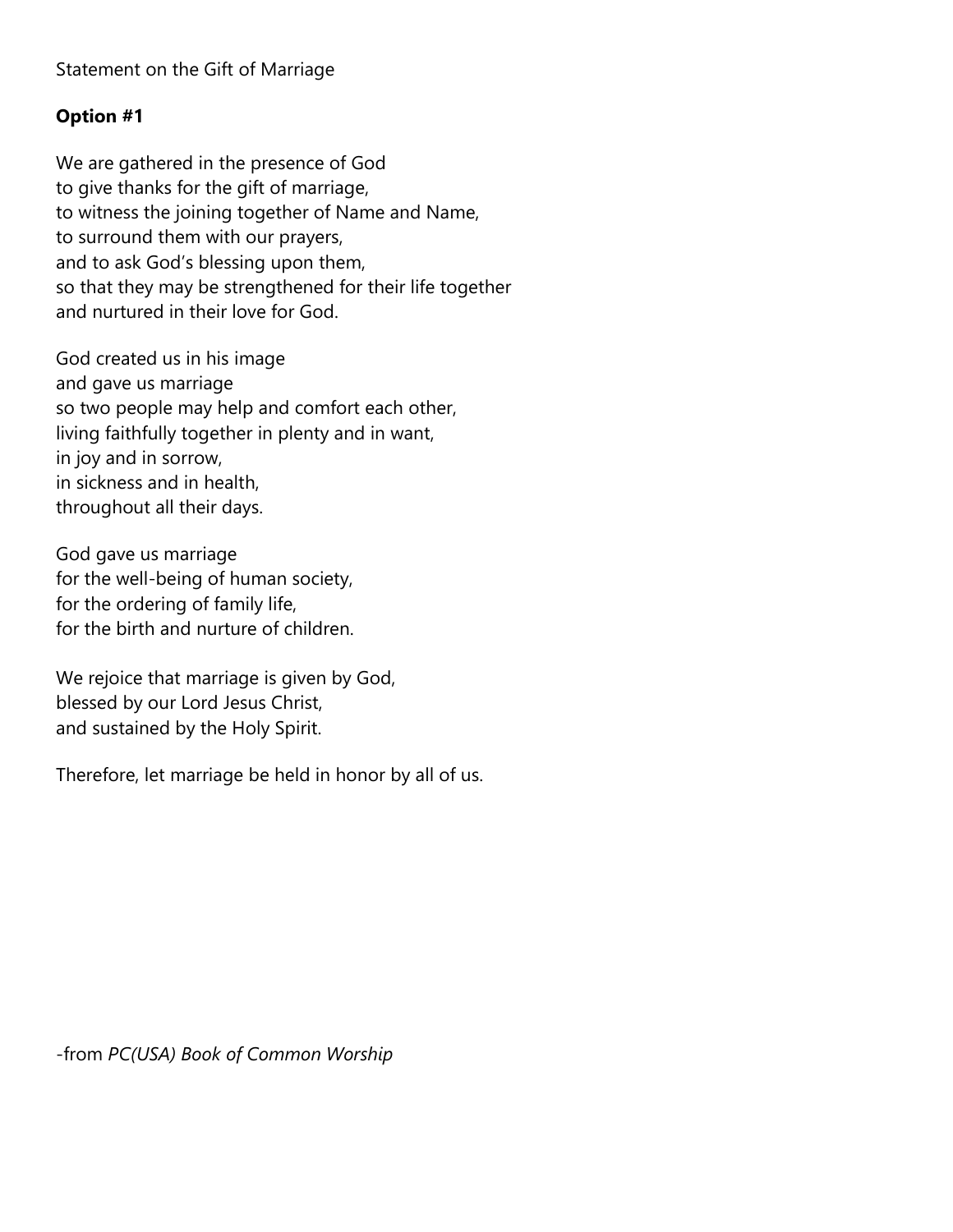## **Option #2**

As a community of friends and family, we are gathered in the presence of God to give thanks for the gift of marriage, to witness the joining together of Name and Name to surround them with our prayers, and to ask God's blessing upon them, so that they may be strengthened for their life together and nurtured in their love for God.

God created us in his image and gave us marriage so two people may help and comfort each other, living faithfully together in plenty and in want, in joy and in sorrow, in sickness and in health, throughout all their days.

God gave us marriage

to share the joy of caring and receiving care from one person to embrace family from having children to having in-laws to challenge each other toward growth shown in gentle ways to give and accept truth and friendship wrapped in deep love

We rejoice that marriage is given by God, blessed by our Lord Jesus Christ, and sustained by the Holy Spirit.

Therefore, let marriage be held in honor by all of us.